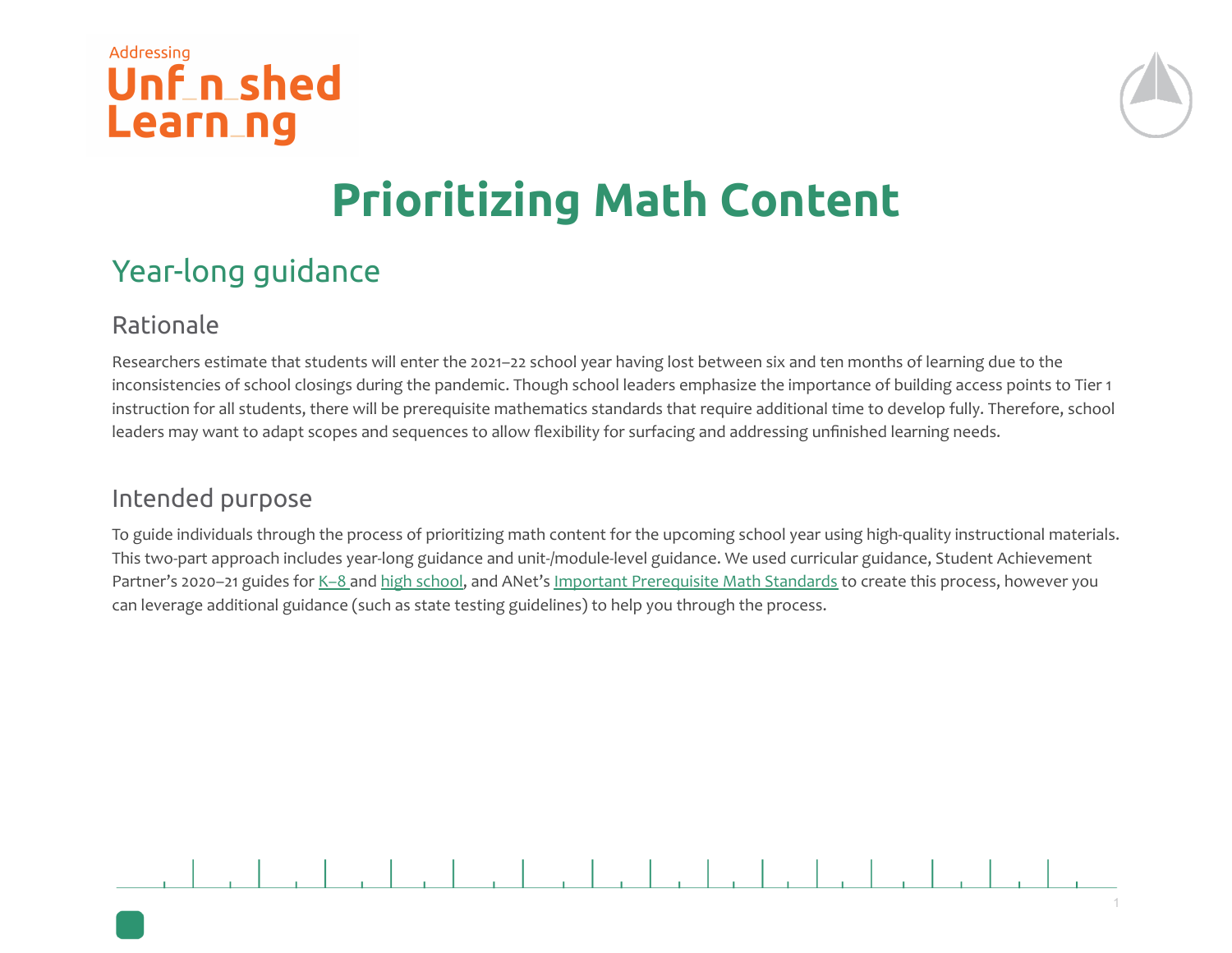| <b>Steps</b>                                           | <b>Description</b>                                                                                                                                                                                                                      | <b>Outcome</b>                                                                                                                         |
|--------------------------------------------------------|-----------------------------------------------------------------------------------------------------------------------------------------------------------------------------------------------------------------------------------------|----------------------------------------------------------------------------------------------------------------------------------------|
| Understand the story of the year.                      | Read the introduction to the grade level to<br>understand the key learning of the grade<br>level.<br>Kindergarten<br>Grade 1<br>Grade 2<br>Grade 3<br>Grade 4<br>Grade 5<br>Grade 6<br>Grade 7<br>Grade 8                               | Notes on the main learning of the grade<br>level.                                                                                      |
|                                                        | Identify major work of the grade.<br>Grade K-8 Focus Documents (CCSS)<br>Note: Depending on your state's standards,<br>you may have to use a crosswalk doc.<br>Identify the units/modules that focus on the<br>major work of the grade. | A list of standards for each module/unit<br>that differentiates between the major,<br>supporting, and additional work of the<br>grade. |
| Identify where priority content lives in the<br>story. | Prioritize units/modules with more than 50%<br>focused on the major work of the grade.<br>Note: State testing guidelines/blueprints<br>could also be used to guide decisions.                                                           | A list of prioritized units/modules.<br>A list of non-prioritized<br>units/modules.                                                    |

 $\mathcal{L}$  . The set

 $\frac{1}{2}$ 

 $\frac{1}{2}$ 

 $\frac{1}{2}$  ,  $\frac{1}{2}$  ,  $\frac{1}{2}$  ,  $\frac{1}{2}$  ,  $\frac{1}{2}$